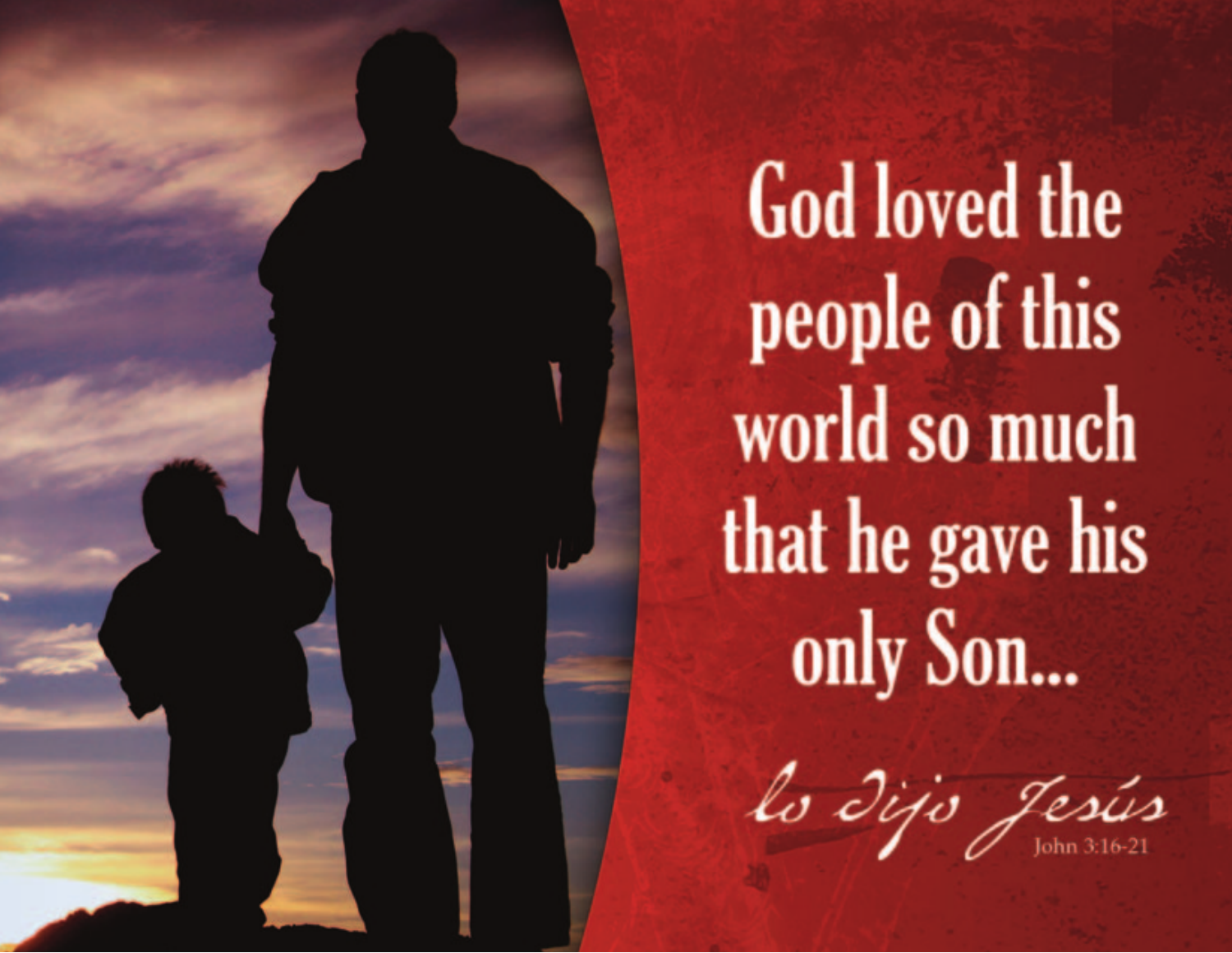life has been good and has given them much. For others, it's a totally different story.

The truth is that God has loved us all and in that love, he has given us Jesus so that we can have an abundant and eternal life in Him.

## For some Jesus said:

God loved the people of this world so much that he gave his only Son, so that everyone who has faith in him will have eternal life and never really die.

God did not send his Son into the world to condemn its people. He sent him to save them! No one who has faith in God's Son will be condemned. The light has come into the world...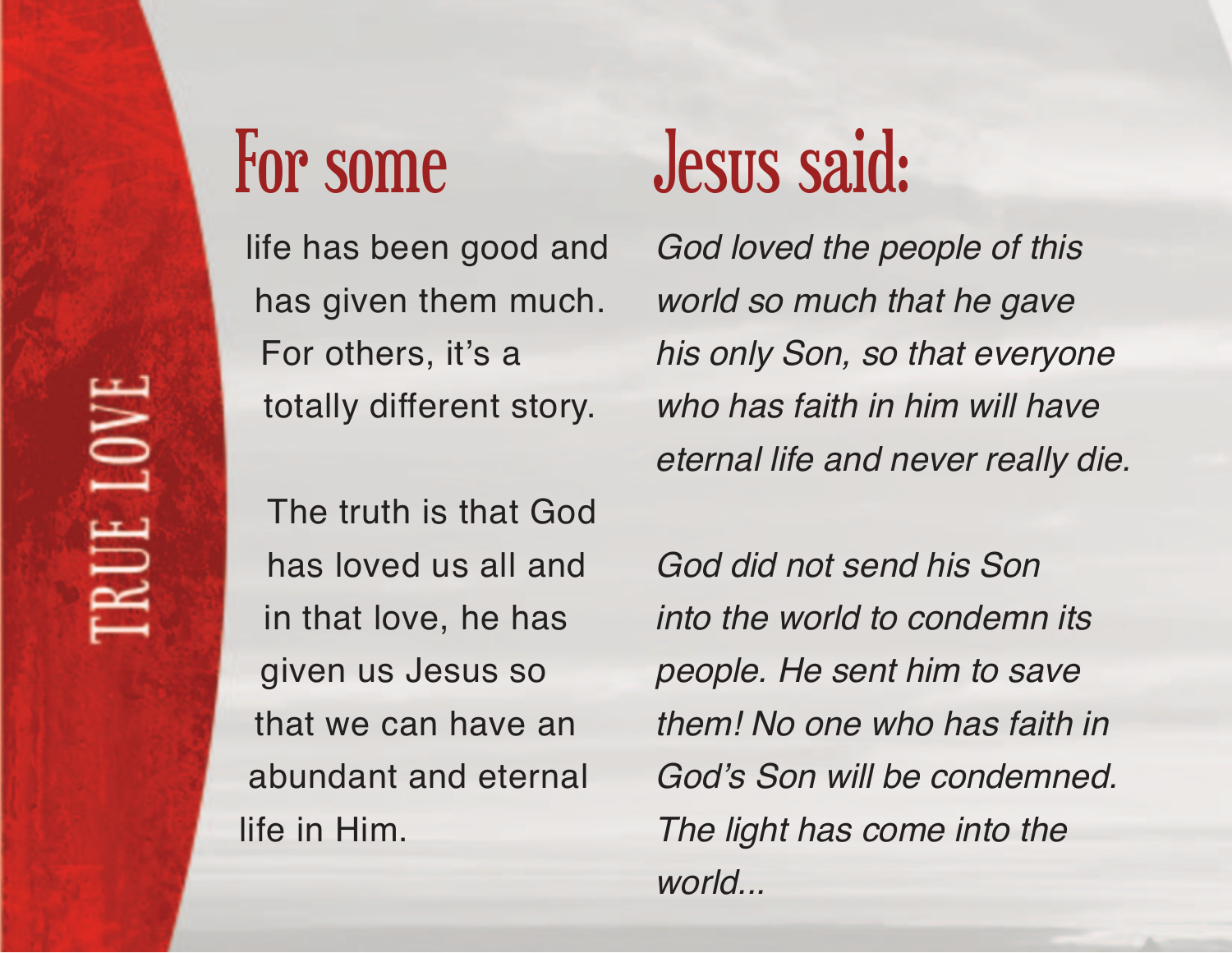## Give Jesus the leadership of your life!

Under Jesus' guidance, true love is an attainable reality. Jesus is not just a religious leader, he is the reliable leader that your life needs. Only he can transform you from the inside out and give you a higherquality of life. Decide to give Jesus the leadership of your life by saying the following prayer:

**Heavenly Father, today I give Jesus control of my life. I repent from my sins and ask you to forgive me. Send the Holy Spirit to my heart and give me a new life. In Jesus' name. Amen.**

Congratulations! From this moment on, you are a child of God and he is now your Heavenly Father because to all who believed him and accepted him, he gave the right to become children of God.

 $John 1:12$